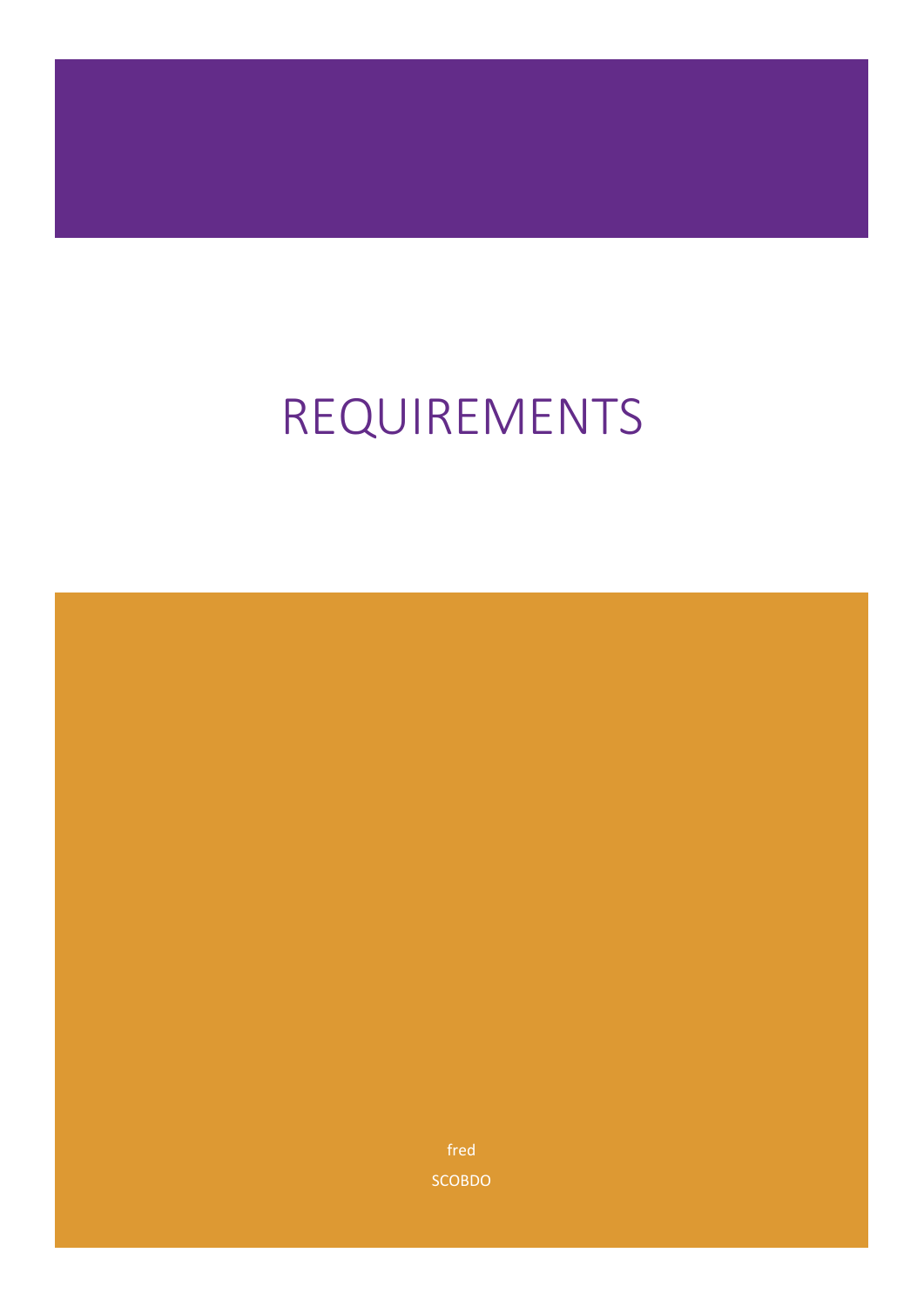

#### *Version history*

| <b>Version</b> | Date       | <b>Remarks</b>        | <b>Author</b>           |
|----------------|------------|-----------------------|-------------------------|
| 0.1            | 30-10-2016 | Initial version       | Fred van Blommestein    |
| 0.2            | 27-11-2016 | After discussion with | Fred van Blommestein    |
|                |            | Gefeg                 |                         |
| 0.3            | 14-12-2016 | <b>Improvements</b>   | <b>Andreas Pelekies</b> |
| 0.4            | 19-12-2016 | Final editing         | Fred van Blommestein    |
| 1.0            | 21-12-2016 | Accepted by reviewers | <b>Andreas Pelekies</b> |

*Status*

Public



# Co-financed by the European Union

Connecting Europe Facility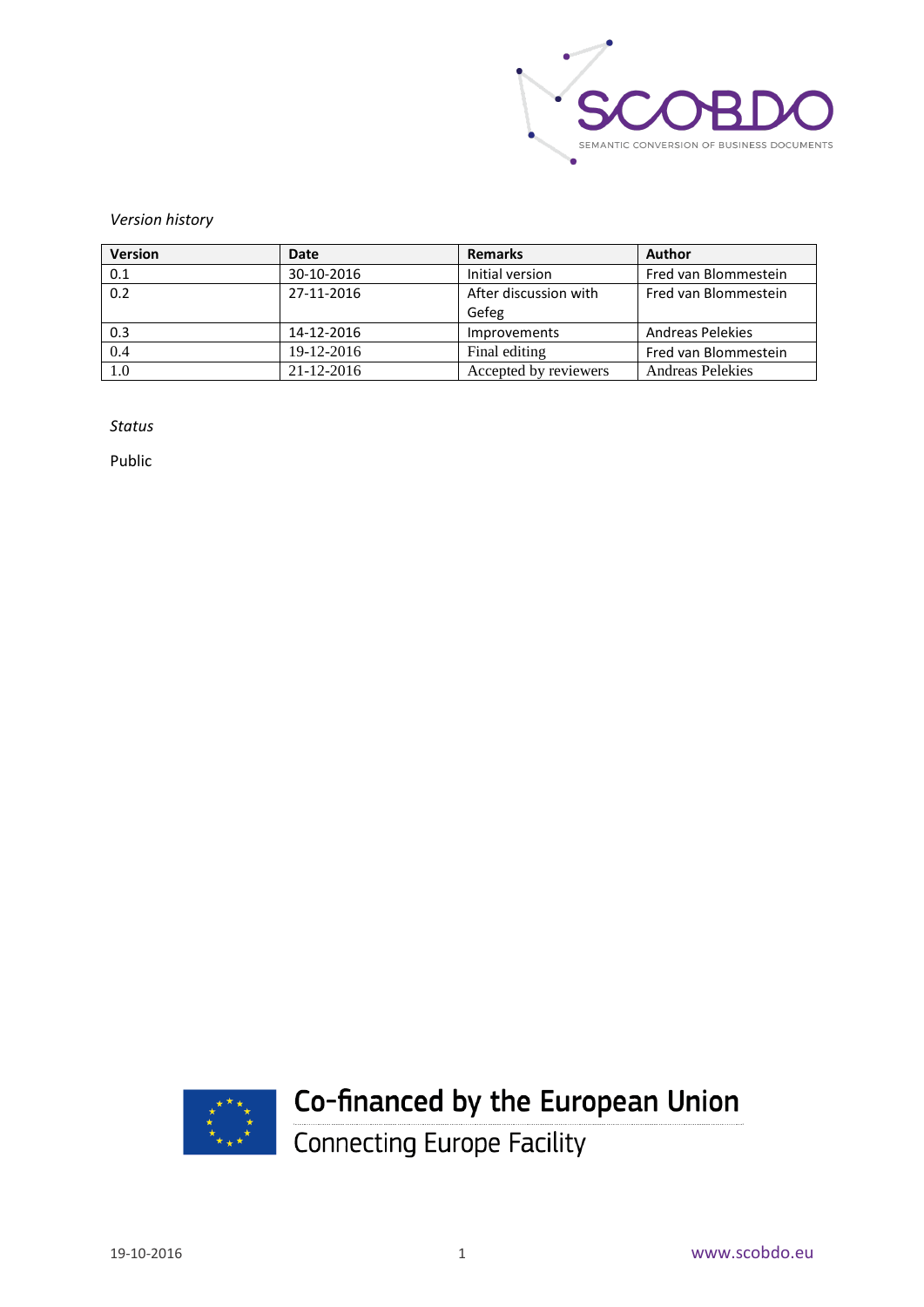

# <span id="page-2-0"></span>Table of contents

| 1. |  |
|----|--|
| 2. |  |
| 3. |  |
| 4. |  |
| 5. |  |
| 6. |  |
|    |  |
|    |  |
|    |  |
|    |  |
|    |  |
|    |  |
| 7. |  |
| 8. |  |
|    |  |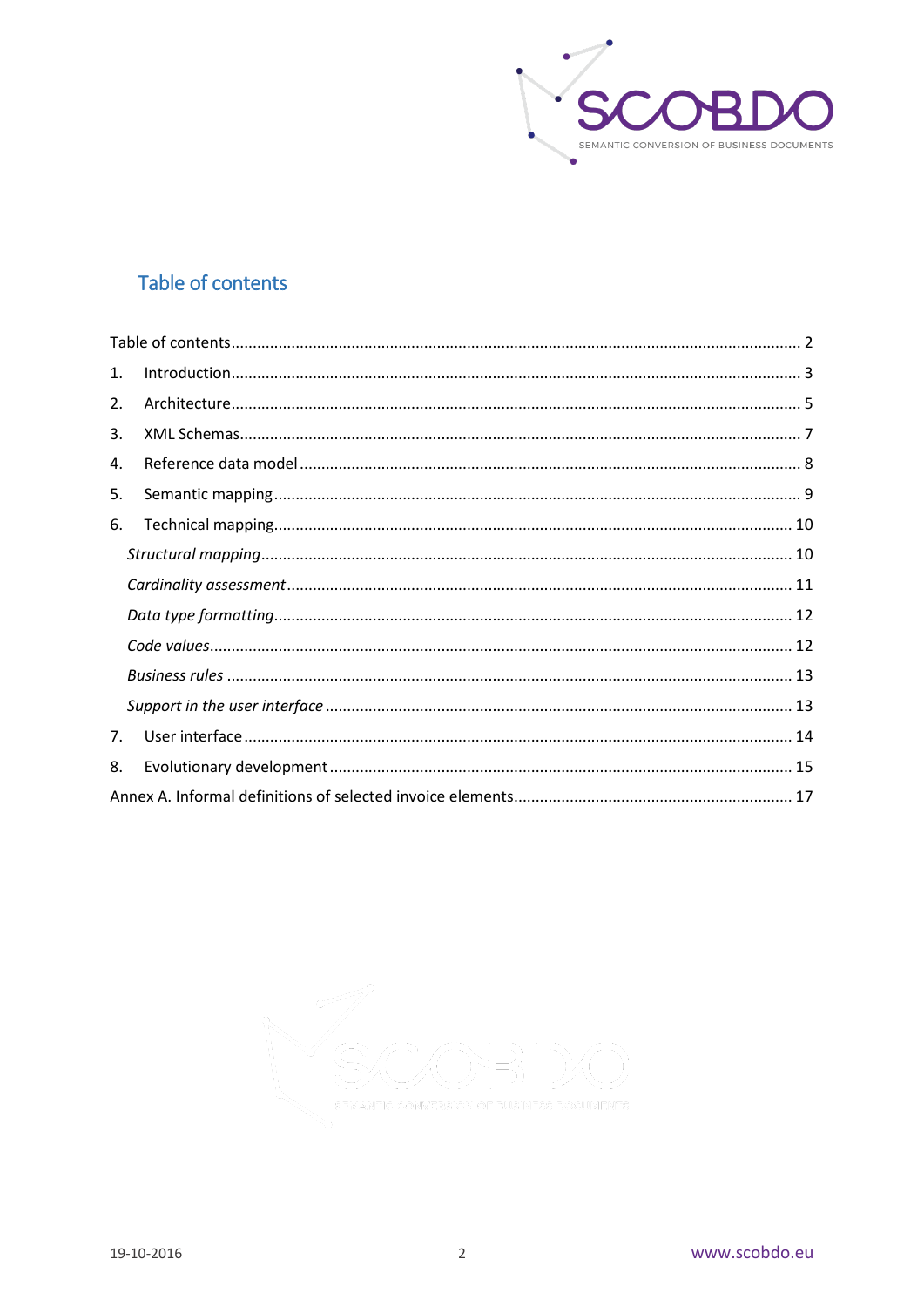

# <span id="page-3-0"></span>1. Introduction

The most important bottleneck for adoption of e-invoicing is the uptake of e-invoicing interfaces by providers of standard (ERP and financial) software packages. Software providers are reluctant to produce and offer such interfaces, as standards for e-invoice formats are not stable (and there exist many of them). The same is true for users of dedicated administrative software in governmental organizations.

Presently, almost each country uses a different format for invoices. In some countries, multiple formats are used. Formats have versions and variants. For example, in the Netherlands Edifact invoices (in different versions) are used in retail and transport, HRXML is used in temporary staffing, UN/CEFACT XML is used in agriculture and horticulture, OHNL (a UBL dialect) is used by the government and Peppol Bis (another UBL dialect) is used by various other industries.

The emerging norm EN16931-1 (the main product of CEN/TC434) aims to replace all these formats, but for some time will need to co-exist with them. Software will not be adapted to that norm, unless the owner has a strong business case. This means that in fact yet another format is added to the collection.

Services will appear (and are already existing) to convert instance messages from one format into another. The mappings between formats, these services need, are created manually. The formats are manually compared and field-by-field a mapping is made. The semantics of most formats are however described in a fuzzy, imprecise way, so interpretations are needed. This may lead to mapping faults and ultimately to disputes on the business level.

For the longer term, many industries will define extensions to EN16931-1, in order to accommodate their requirements. Some of those requirements will be common among industries, e.g. the accommodation of multiple deliveries on an invoice. A coordination mechanism is needed to ensure that similar solutions are chosen for similar requirements.

With the many existing formats, versions and extensions, the mapping effort for the conversion services is huge: it grows square with the number of formats. As trade should not be hindered by intra-European borders, the services ultimately need to support most of the formats in use in all European countries and industries. For most service providers, the costs involved will become prohibitive.

As current development on European level already focuses on the whole e-Procurement process including the order to cash process the SCOBDO project should be prepared for future extensions.

SCOBDO is to address this challenge by:

- Creating a publicly accessible repository of semantics and technicalities of invoice formats, versions and extensions
- Making tools available to semi-automatically produce mappings between formats, versions and extensions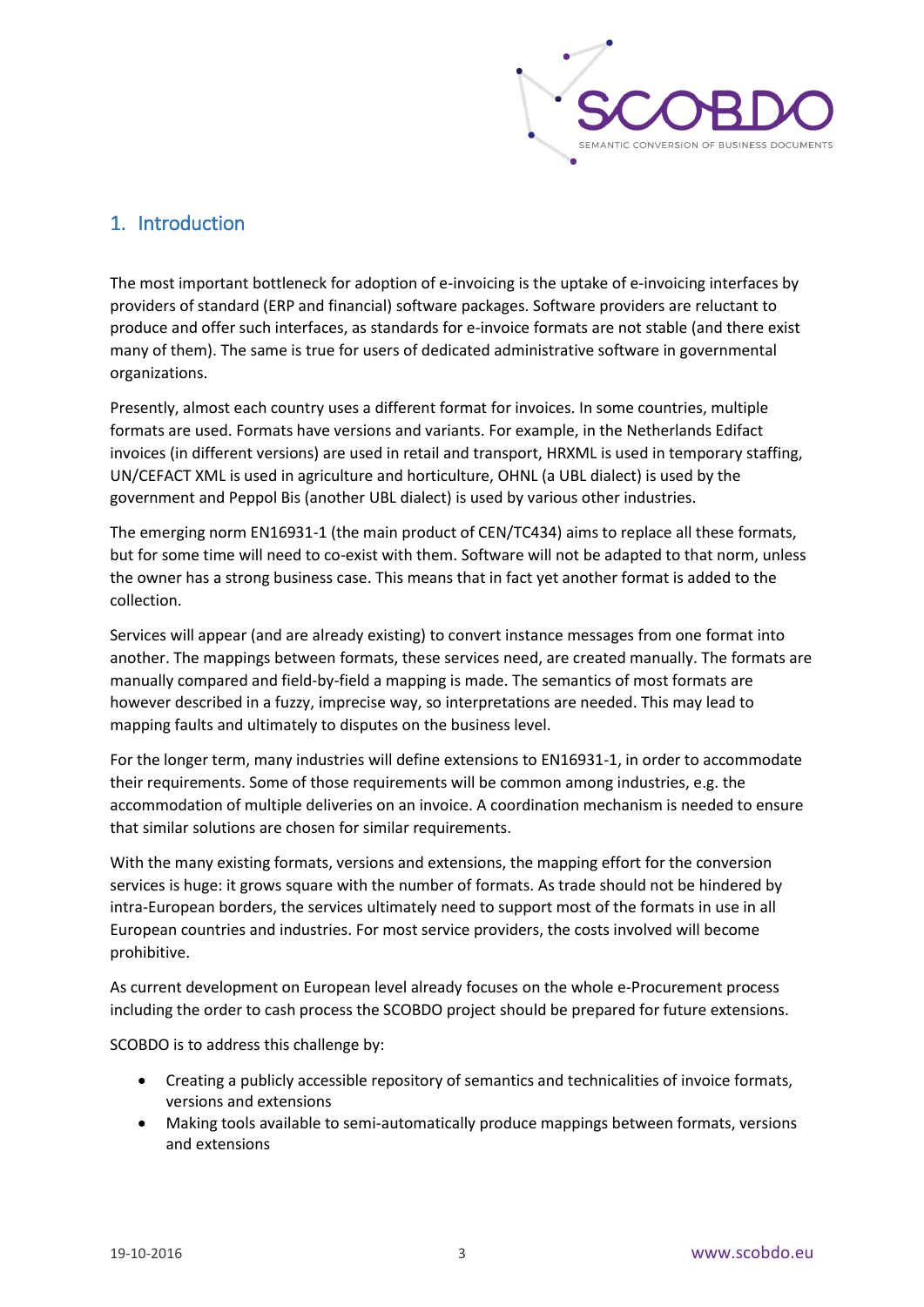

Service providers (and larger users) may create mappings as XSLT files using SCOBDO provided services and import them in their software. Owners of proprietary and public e-invoice formats may store the semantics and technical specifications of formats, versions and extensions in the repository. SCOBDO will make online tools available for this purpose. Providers of standard ERP and administrative software also may store the (proprietary) interface definitions of their software into the repository, so service providers may make mappings directly to those proprietary software interfaces.

The project will map a limited number of specifications (Peppol BIS invoice, OHNL (Dutch Government standard), ZUGFeRD Basic, EN16931-1 (UBL and Cefact)) and focus on invoice as the first message to be handled of the e-Procurement scope.

This document states the general requirements of the SCOBDO system.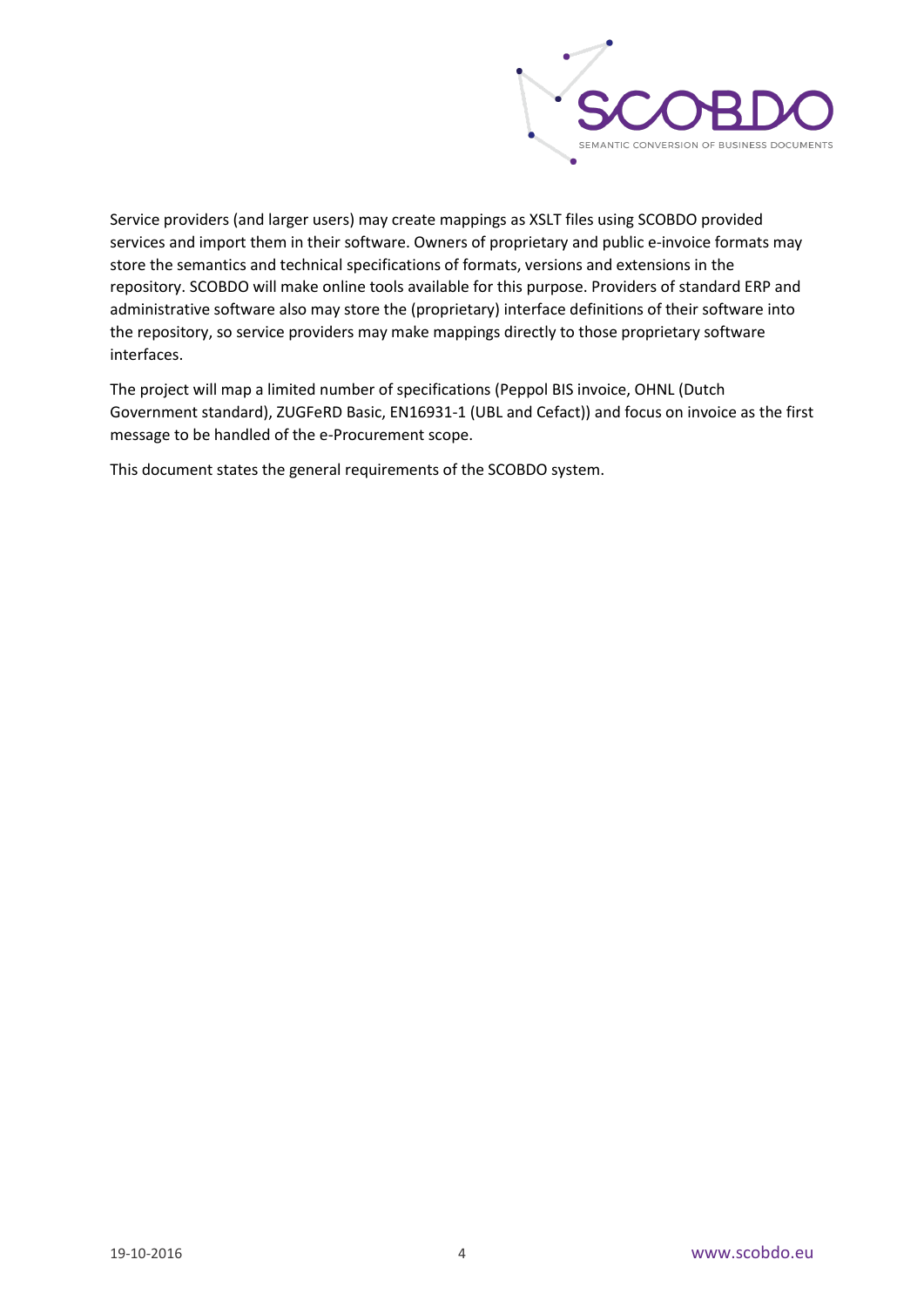

# <span id="page-5-0"></span>2. Architecture



#### **Figure 1. SCOBDO architecture**

The above picture illustrates the SCOBDO architecture.

Joinup is a collaborative platform created by the European Commission to share interoperability solutions for public administrations. It contains a repository functionality as well as links to interoperability solutions. The format specifications will be stored as XML schema (XSD, an open standard) in Joinup. Mapping annotations will be included, if the underlying design principle of the respective format allows to include them. The data model will be stored in XMI format. The precise specification of the XMI format and the mapping annotations is a deliverable of SCOBDO and will be published, so any software provider may offer interfaces to it. Within the SCOBDO action, a client app and an online user interface, based on the existing FX and portal solutions of GEFEG will be made available to prepare the semantic and technical definitions.

The GEFEG client and/or portal will contain functions to:

- Upload XML schemas of standard and proprietary message specifications. Within the scope of the SCOBDO project no other formats (flat files, EDIFACT, iDOC, etc. will be supported)
- Let the user relate the schema elements to a reference data model
- Create user specific profiles of the uploaded schema elements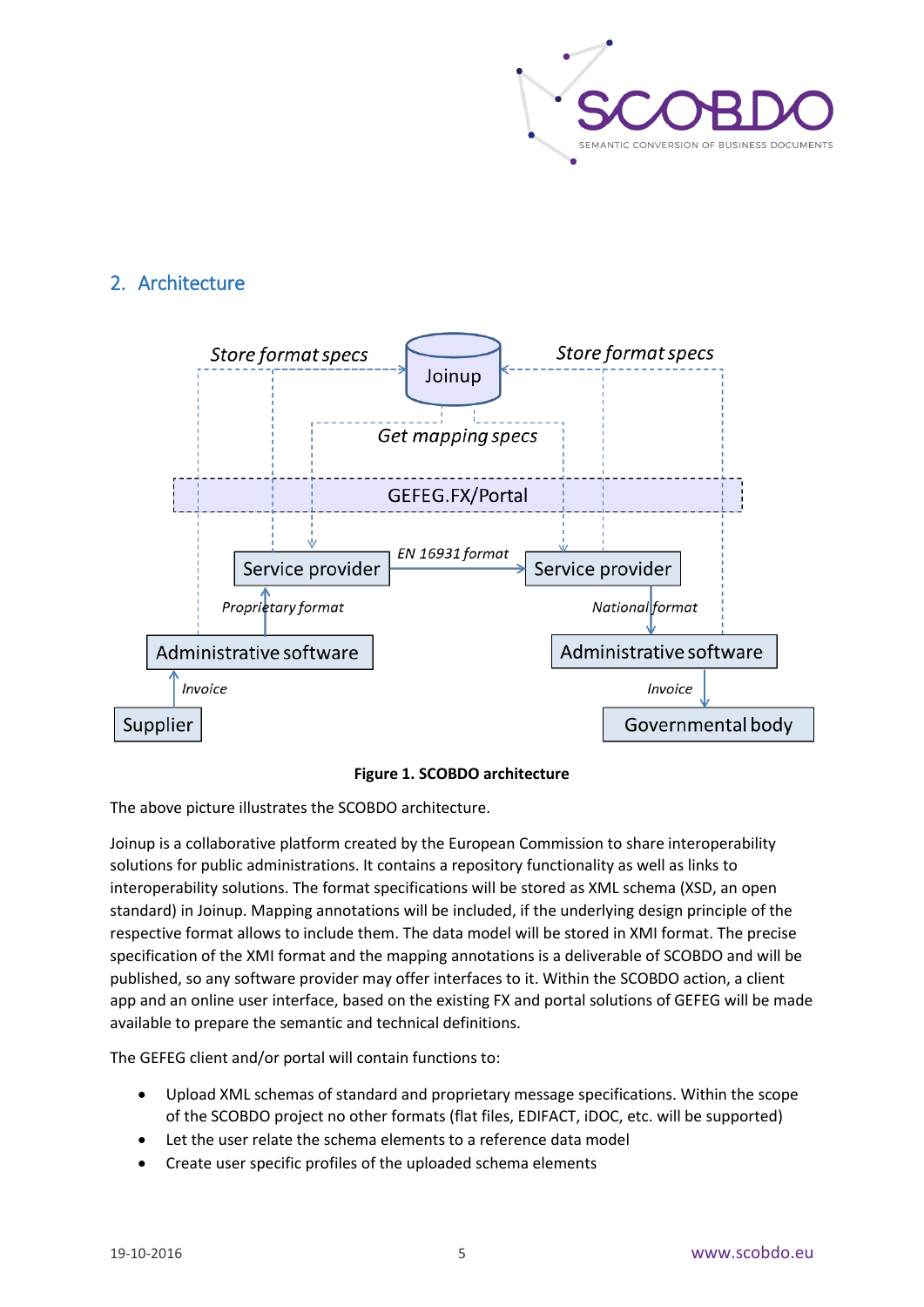

- Allow the user to document and compare specific user profiles
- Allows a user and rights management to keep the system secure and producing high quality output
- Interrogate the user to further semantically define message elements
- Check the completeness and unambiguity of element definitions. For the latter a set of check rules is developed within the scope of the project.
- Store the reference data model in XMI format.
- Allow the user to create and download XSLT conversion files for selected input and output specifications
- Present the mappings to the user in order him/her to check the quality

A general requirement for the target invoice (the invoice produced after applying the mapping specifications to the source or original invoice) is that the target invoice must be processible by the receiver. It must adhere to the legal and financial requirements of the receiver, so the receiver may maintain integrity in his administration. The original invoice therefore must contain sufficient information elements to make it a valid invoice in the country of the receiver. The SCOBDO application does not check, if this requirement is mapped.

Elements may have different definitions, depending on the context. The context is usually defined by the contents of other elements.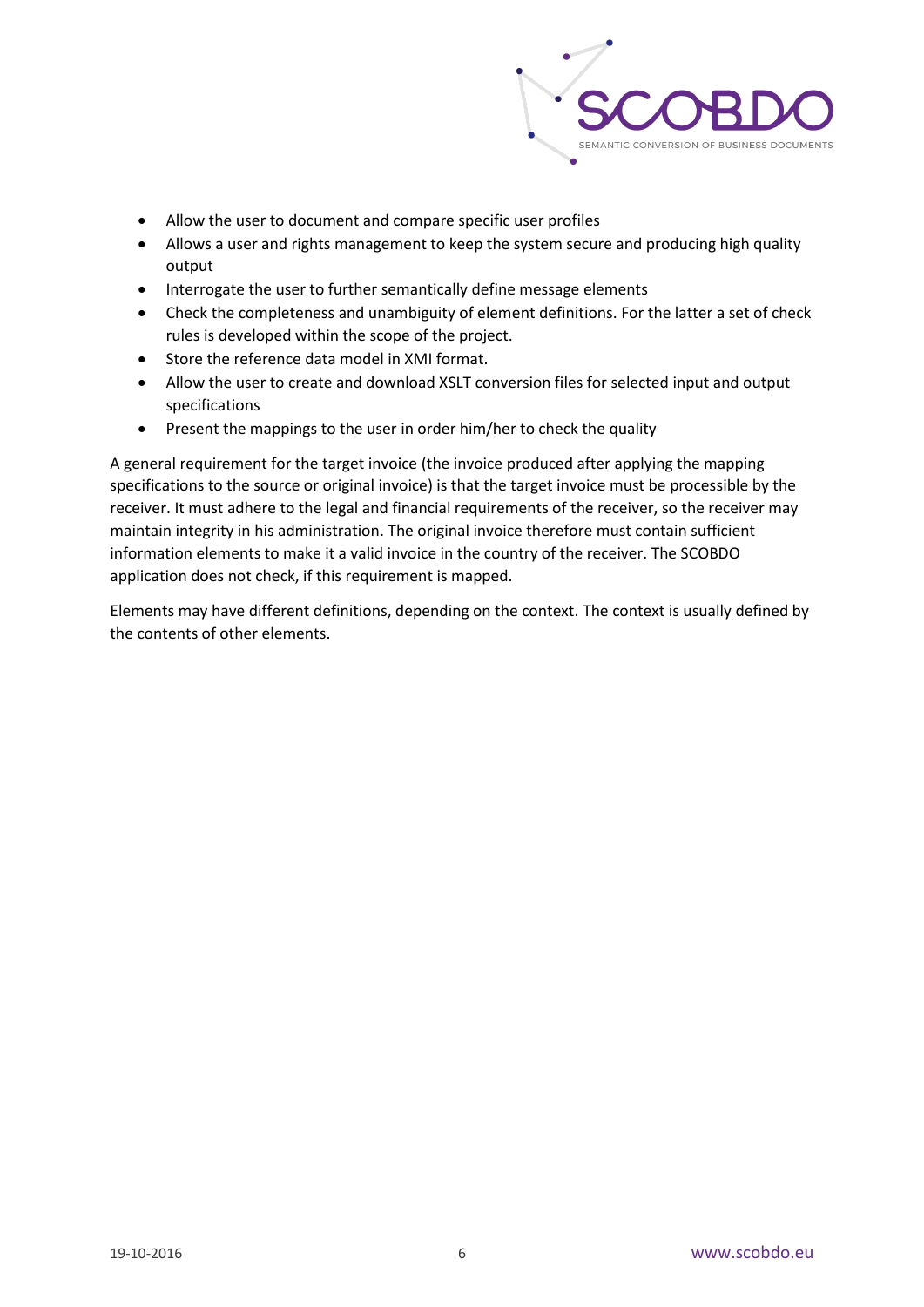

## <span id="page-7-0"></span>3. XML Schemas

Electronic XML messages are described by means of XML schemas. XML schemas list the elements that may appear in the message with their data type and properties (relations with other elements) and the applicable cardinality.

Users must be able to upload the XML schema of the message they need to map to or from. The uploaded schema may include user or context restrictions to narrow cardinalities or data type formats. These restrictions may be coded in Schematron rules or directly in the XML Schema. The schema also may include patterns for data types. Note that Schematron rules only may restrict cardinalities and formats; complex business rules are not supported by the SCOBDO system.

Elements may be annotated with mappings to the reference data model.

Elements may also be annotated with their semantics. Semantic annotations may be the inclusion of a free text definition with the element. UN/CEFACT has defined a way to annotate elements based on the Core Component specification (CCS, ISO 15000-5). These annotations may be useful to determine formal element definitions. Those annotations should help the user to perform and check the semantic mappings.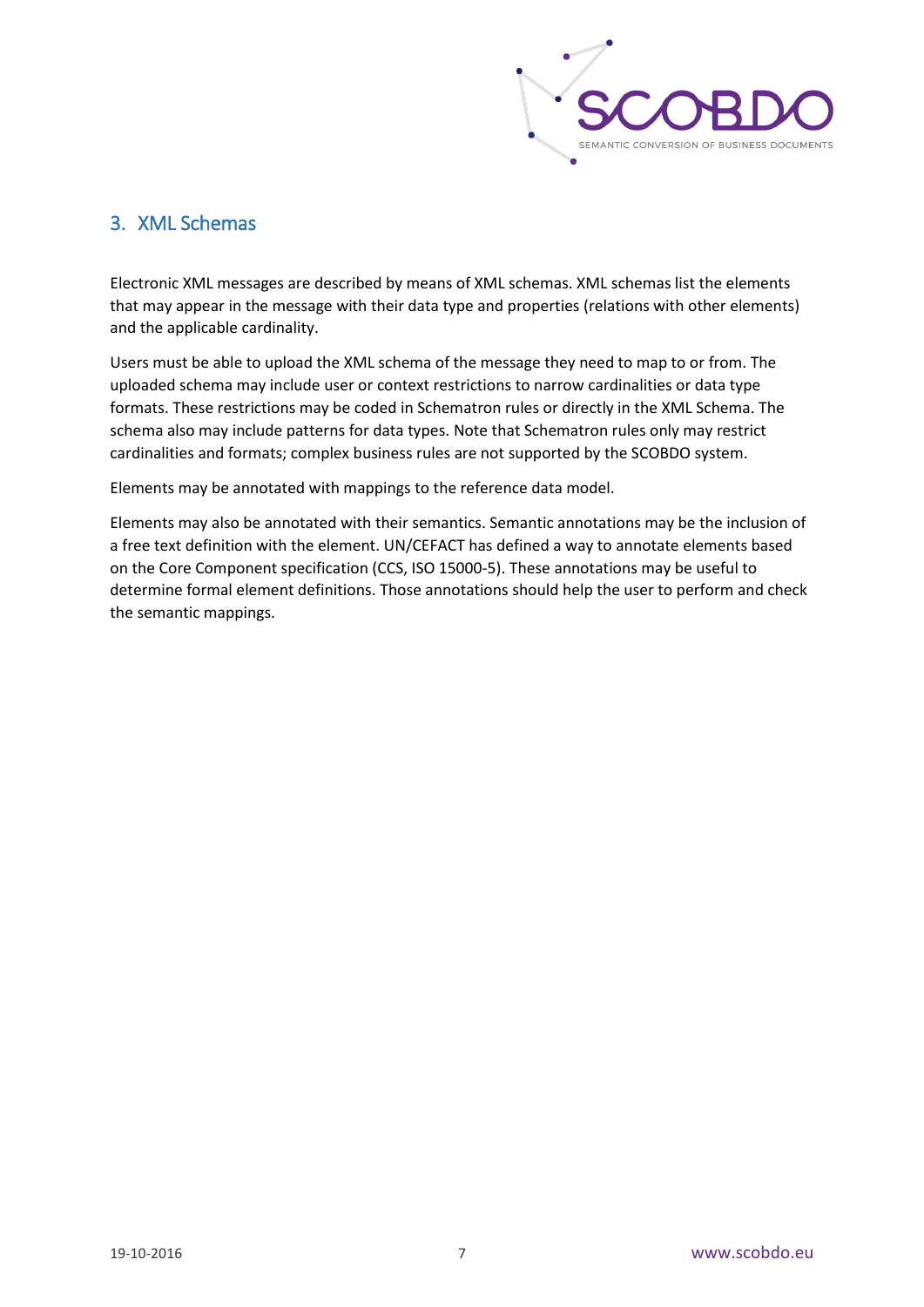

### <span id="page-8-0"></span>4. Reference data model

The semantic repository basically consists of a reference data model. The basis for the data model is the latest version of the UN/CEFACT Supply Chain Reference Data Model (SCRDM). This model includes the ability to later extend the SCOBDO project to other messages. For the first step the SCOBDO project focuses on the Cross Industry Invoice profile of the SCRDM. The data model is stored as a UML model and represented in XMI. The classes and attributes in the UML model are presented to the user in the context of the structure of the message type the user has uploaded (in the SCOBDO project the invoice). Also the underlying structure of the classes (and the data type properties of the attributes, such as code lists) is represented.

Each class/attribute also contains a (textual) definition and a Dictionary Entry Name, based on the Core Components specification.

After uploading a message schema, the user has to link each message element to a class or attribute in the reference model. If feasible, the system suggests classes/attributes to the user based on element names and on schema annotations. If a one-to-one link cannot be established, the user is requested to create a mapping profile for the element. A mapping profile defines restrictions on the properties of the linked elements. For instance, if an element named "Invoice" is linked to an element named "Document", the property "Document type" may be restricted to have the value "Invoice".

Although the first step is to take the requirements of the EN16931 into account it is clear already that in practice extensions will be needed. For this reason, the profile should focus but not limit to the requirements of the EN16931

The XML elements that are linked to data model classes and attributes then will be annotated with the links to those classes and attributes in the data model and to the applicable mapping profiles.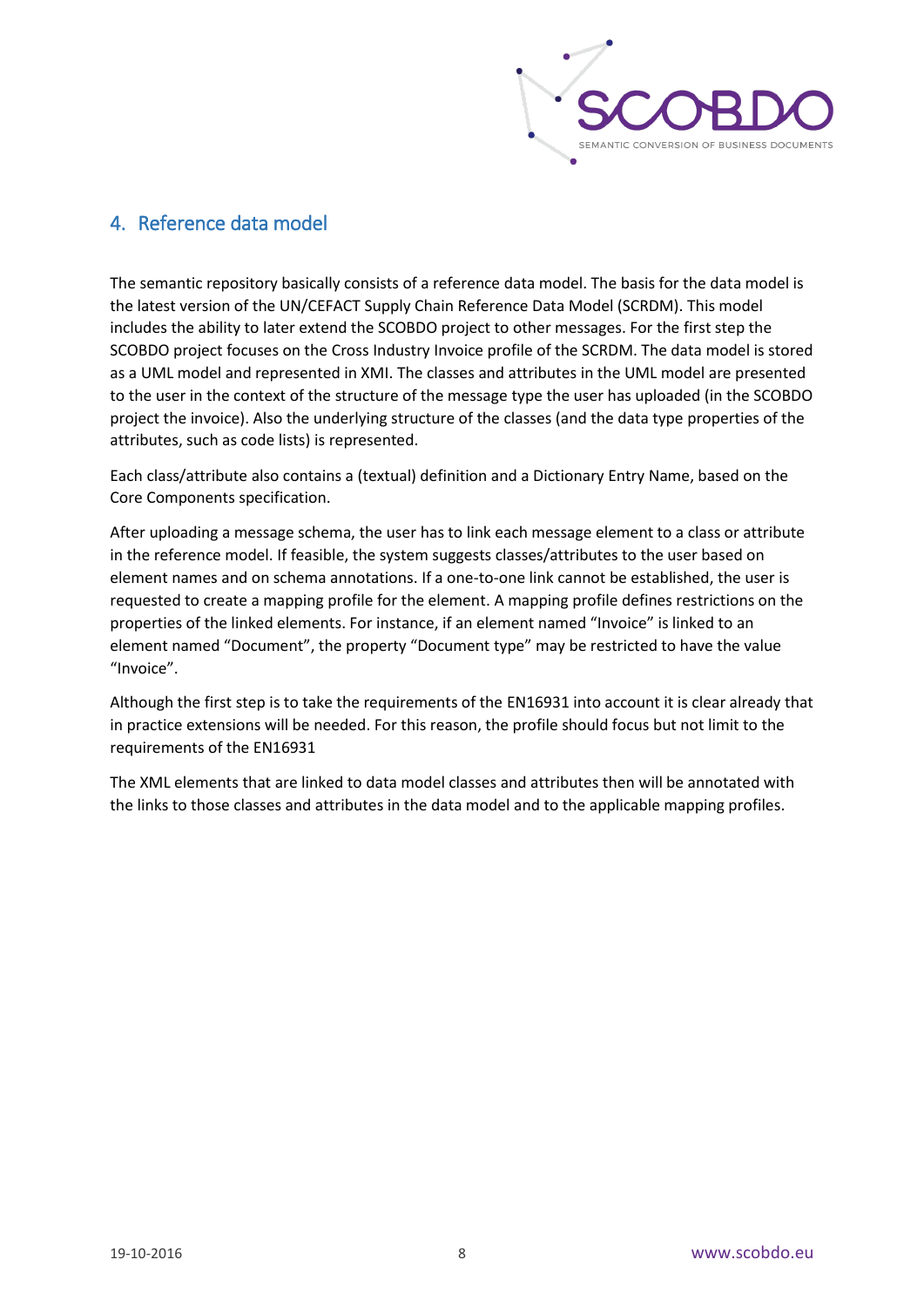

# <span id="page-9-0"></span>5. Semantic mapping

Each element in an uploaded schema is linked to an element in the reference model, so a mapping can be performed from the schema to the reference model, vice versa. Both the schema and the reference model must be able to serve as the source specification and the target specification of a mapping.

Mapping between a source and a target specification is performed in two steps: semantic mapping and technical mapping. First, for each element in the source spec, the element in the target spec is found that semantically most resembles the source element and contains the same attributes as the source element.

The user may further specify the mapping in a mapping profile. The following situations may occur:

- 1. The target element is a superclass of the source element
- 2. The source element is a superclass of the target element
- 3. Source and target element share (directly or indirectly) the same superclass.
- 1. The target element is a superclass of the source element

The source element can semantically be mapped to the target element. Possibly the element properties need to be inspected in order to narrow the target element semantics to match the source element semantics closer.

2. The source element is a superclass of the target element

The source element needs to be narrowed by filling property values, if possible. If this is not possible, mapping fails and another element needs to be selected as target element.

3. Source and target element share (directly or indirectly) the same superclass.

Both the properties of source and target elements need to be inspected and properties of the target element need to be filled.

In the project it is assumed that all elements of source and target specifications can be mapped through the reference model, with the use of mapping profiles.

After for the source element semantically an appropriate target element is found, the source element is technically mapped to the target element.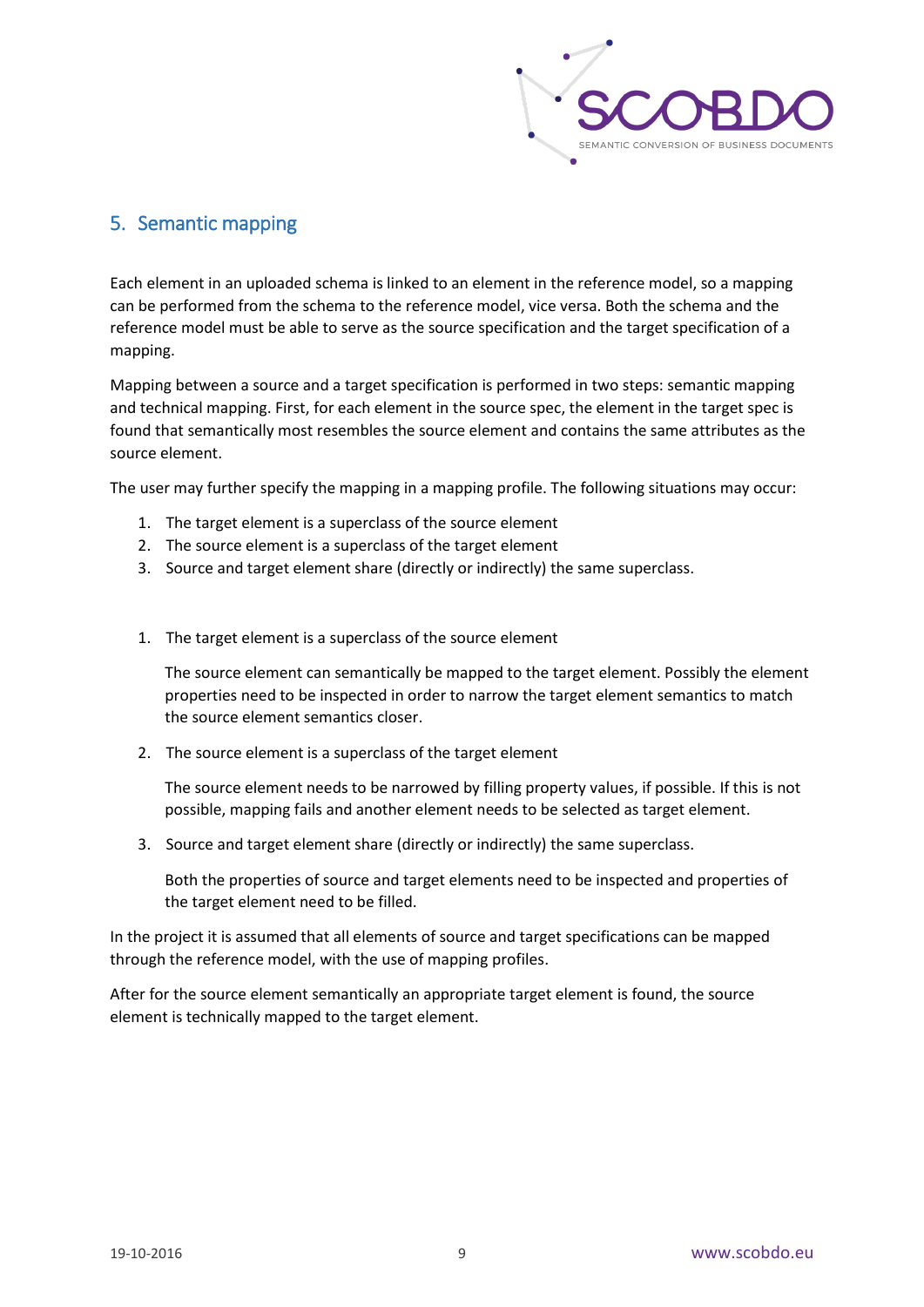

# <span id="page-10-0"></span>6. Technical mapping

A message specification defines, in addition to the semantics, the grouping, hierarchy, data types, formats and cardinality of the elements. When mapping a source specification to a target specification, it may appear that mismatches exist. These mismatches need to be bridged.

Creating a mapping requires aligning the source and the target specification at various levels. At each level, specific alignment issues can occur that need to be resolved. This chapter addresses the alignment of each of these levels in more detail. When creating a mapping, the following levels need to be addressed:

- Structural alignment
- Cardinality assessment
- Data type formatting
- Code definition
- **Business rules**

One should keep in mind that mapping maps two existing specifications. 'Aligning' in this context means restricting the usage of (an element within) one of the two specifications, rather than extending the use of (an element in) the other specification.

As the intention of the SCOBDO project is to convert invoices from one (proprietary) format to another, it is important to solve mapping issues in both directions. When specifying the technical mapping situations can arise where no (semi-)automatic mapping is possible. An objective of the SCOBDO system is to document these mismatches. Possible solutions then have to be applied, for example by modifying the XSLTs manually. Such cases need to be reported to the SCOBDO development team so rules can be created to avoid such human intervention in subsequent mappings.

#### <span id="page-10-1"></span>*Structural mapping*

The first step is to review the "structural context" of the information element in the respective specifications. The structural context of an element is part of its semantic definition. Electronic messages in the different specifications represent data at different levels, groupings and sequences. For example, a VAT Amount element on line level in the source should not be mapped on a VAT Amount element on document level in the target specification (except if the invoice consists of only one line). Issues can arise for example if the source format allows in this case multiple VAT scenarios on line level, while the target format does only support one scenario and for this reason only has VAT information on document level.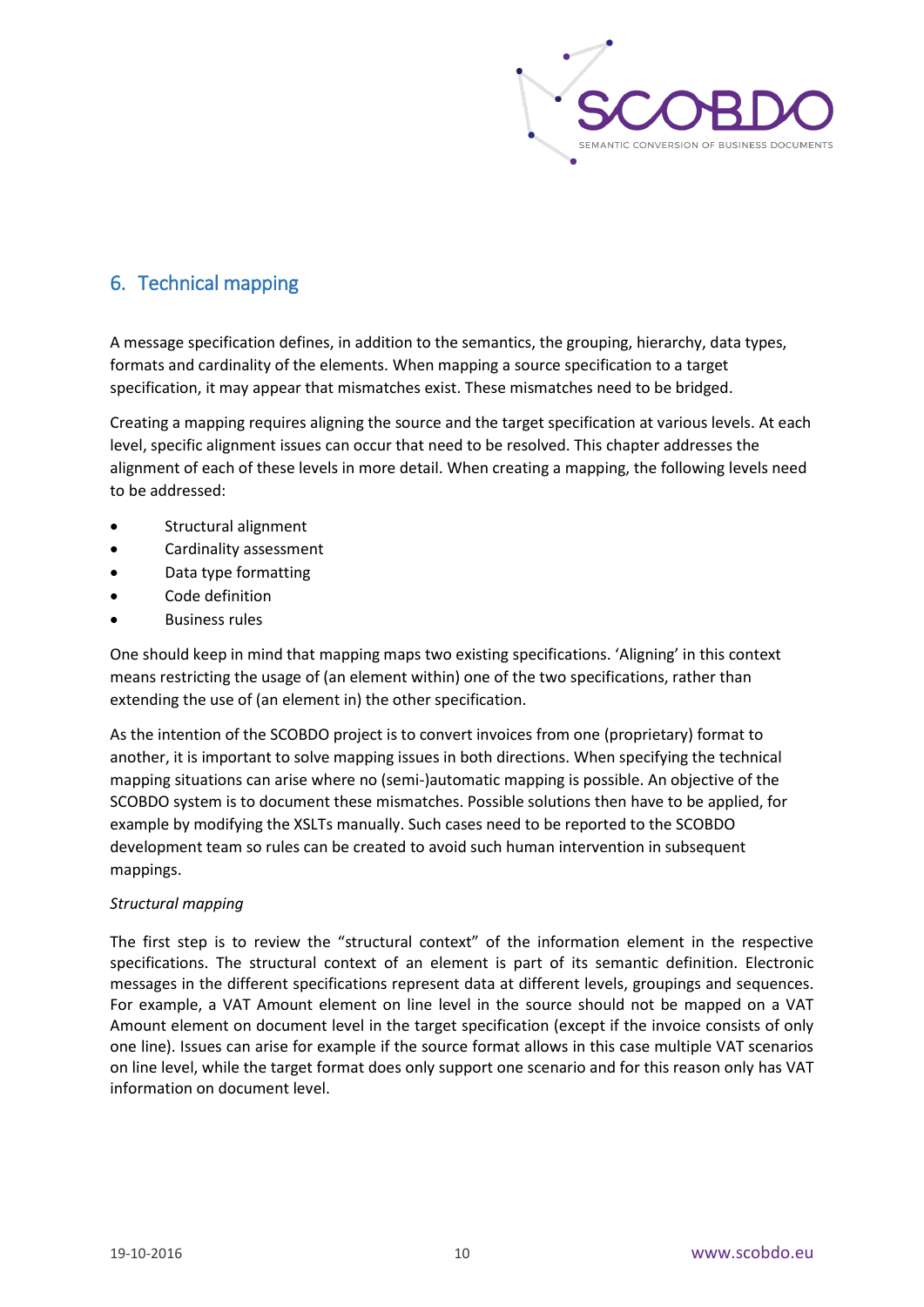

#### The following structural mismatches may occur

| ID      | <b>SOURCE</b>                         | <b>TARGET</b>                        | <b>Example</b>                                                                                                                                                                                                 | <b>Issue</b>                                               | <b>Resolution</b>                                                                                 |
|---------|---------------------------------------|--------------------------------------|----------------------------------------------------------------------------------------------------------------------------------------------------------------------------------------------------------------|------------------------------------------------------------|---------------------------------------------------------------------------------------------------|
| $STR-1$ | Hierarchica<br>I order one<br>to many | Hierarchical<br>order many<br>to one | packing of items can be listed<br>as items and then where they<br>are packed or list of packs and<br>what items are in each.                                                                                   | yes                                                        | Complex mapping. Packs are lifted<br>to higher level and equivalent<br>packs need to be combined. |
| $STR-2$ | element<br>on higher<br>level         | element on<br>lower level            | SOURCE specifies element at<br>top level with single repetition<br>but TARGET is in a class that is<br>also used for other data that<br>requires repetition of the<br>class.                                   | possibly if higher level<br>cardinalities cause conflicts. |                                                                                                   |
| $STR-3$ | grouping<br>$A-B-C$                   | different<br>grouping                | SOURCE may define a group of<br>elements such payment<br>instructions that may be<br>repeated as a group but if<br>those elements are differently<br>group in TARGET that<br>repetition may be<br>problematic. | possibly                                                   |                                                                                                   |
| STR-4   | higher<br>detail                      | less detail                          | SOURCE has <name firstname<br="">and name/lastname&gt; and<br/>TARGET only has <name></name></name>                                                                                                            | yes                                                        | agree on rule to concatenate<br>elements from SOURCE to TARGET                                    |
| STR-5   | less detail                           | higher detail                        | TARGET has <name firstname<br="">and name/lastname&gt; and<br/>SOURCE only has <name></name></name>                                                                                                            | depends                                                    | agree on rule (if possible) to split<br>the SOURCE element into several<br><b>TARGET elements</b> |

#### **Table 2 — Structural alignment**

#### <span id="page-11-0"></span>*Cardinality assessment*

Cardinality defines whether or not an elements must be used, may be omitted and how many times it might be repeated in a specific context. The cardinality of an element in the target must be the same or less restrictive than the corresponding element in the source. An element that is mandatory in the source may be optional in the target specification, but not the other way around. An element that is repeating in the source must also be repeating in the target specification.

The following cardinality mismatches may occur:

|  |  | Table 3 – Alignment of cardinalities |  |
|--|--|--------------------------------------|--|
|--|--|--------------------------------------|--|

| <b>ID</b> | <b>SOURCE</b> | <b>TARGET</b> | <b>Example</b> | <b>Issue</b>                  | <b>Resolution</b>                   |
|-----------|---------------|---------------|----------------|-------------------------------|-------------------------------------|
| $CAR-1$   | optional      | mandatory     |                | If the element is not         | Agree on 'default value if missing' |
|           | (0.x)         | (1x)          |                | present, the target rules are | (e.g. 0, 1-1-1970, AAA).            |
|           |               |               |                | violated.                     |                                     |
| CAR-2     | mandatory     | optional      |                | none                          | not needed                          |
|           | (1x)          | (0x)          |                |                               |                                     |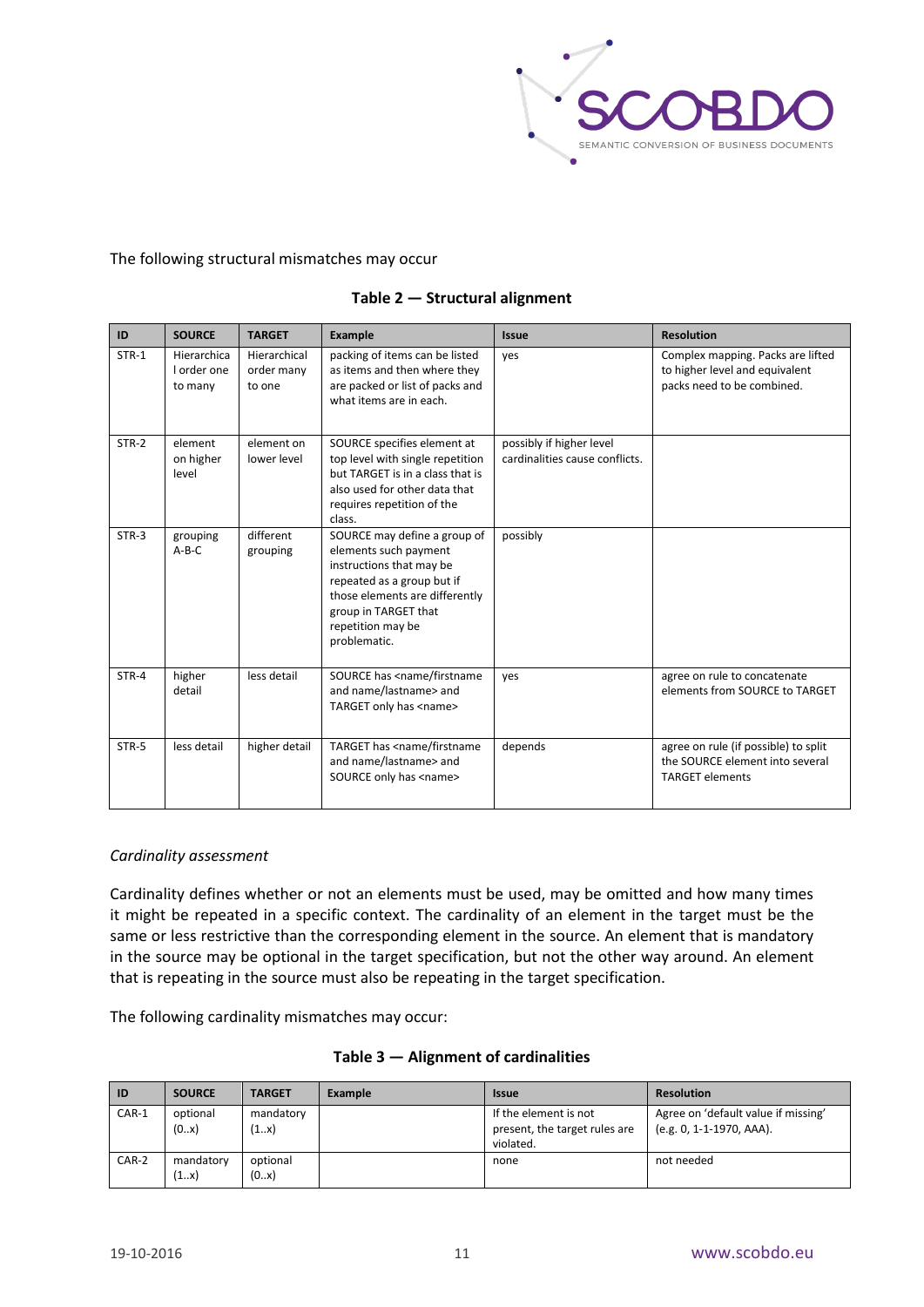

| $CAR-3$ | single $(X1)$      | multiple<br>(XN)     | none                                     | Add a rule that the element may not<br>be repeated.                                                                                 |
|---------|--------------------|----------------------|------------------------------------------|-------------------------------------------------------------------------------------------------------------------------------------|
| CAR-4   | multiple<br>(X.N)  | single $(X1)$        | Repeating elements cannot<br>be handled. | 1) If possible, repeat a higher level in<br>the structure<br>2) In the case of text elements,<br>concatenate the repeating elements |
| CAR-5   | element<br>missing | element<br>mandatory | yes                                      | Agree on 'default value if missing'<br>(e.g. 0, 1-1-1970, AAA).                                                                     |

#### <span id="page-12-0"></span>*Data type formatting*

Data types are composites, consisting of a content and zero or more supplementary components. Target specifications of data types may deviate from source specifications. For example, the set of supplementary components may be different. They also may define different restrictions, such as field lengths.

The following issues may arise at data format level when mapping a source to a target:

#### **Table 4 — Data type alignment**

| ID      | <b>SOURCE</b> | <b>TARGET</b> | Example                                                                                             | <b>Issue</b>                                                                               | <b>Resolution</b>        |
|---------|---------------|---------------|-----------------------------------------------------------------------------------------------------|--------------------------------------------------------------------------------------------|--------------------------|
| $SYN-1$ | wider         | Smaller       | the SOURCE element has<br>datatype string, TARGET has<br>datatype integer (or:<br>DateTime vs Date) | yes, since some of the values<br>SOURCE instances can hold,<br>will not be valid in TARGET |                          |
| $SYN-2$ | smaller       | Wider         | SOURCE is integer, TARGET is<br>string                                                              | no                                                                                         | not needed               |
| $SYN-3$ | match         | no match      | Source has DateTime, TARGET<br>Timestamp                                                            | yes                                                                                        | Add transformation logic |

#### <span id="page-12-1"></span>*Code values*

Specifications define a number of code lists and code values to be used. Specifications define their own code lists. When mapping a source element on a target element, it must be verified that the code list(s) supported by the target contain the code values (not necessarily the code representations) as defined in the source. The following mismatches may occur:

#### **Table 5 — Code alignment**

| ID        | <b>SOURCE</b>            | <b>TARGET</b>                                                         | <b>Example</b>                                                                                                                                    | <b>Issue</b>                                                                                                                         | <b>Resolution</b>                                   |
|-----------|--------------------------|-----------------------------------------------------------------------|---------------------------------------------------------------------------------------------------------------------------------------------------|--------------------------------------------------------------------------------------------------------------------------------------|-----------------------------------------------------|
| COD-      | code list A<br>specified | code list A<br>not<br>allowed.<br>instead<br>code list B<br>specified | source states that country<br>shall be expressed using<br>ISO 3166-1 alpha-2 but<br>TARGET only provides for<br>other geographical code<br>lists. | Yes                                                                                                                                  | Provide mapping between code<br>values, if possible |
| COD-<br>2 | generalized<br>code      | specialized<br>code                                                   | SOURCE lists generalized<br>code values that are<br>mapped to TARGET code<br>lists.                                                               | possibly in<br>transformations if<br>mapping of code list in<br>TARGET A is not aligned<br>with mapping to code list<br>in TARGET B. | Ask user if specialized code is<br>acceptable.      |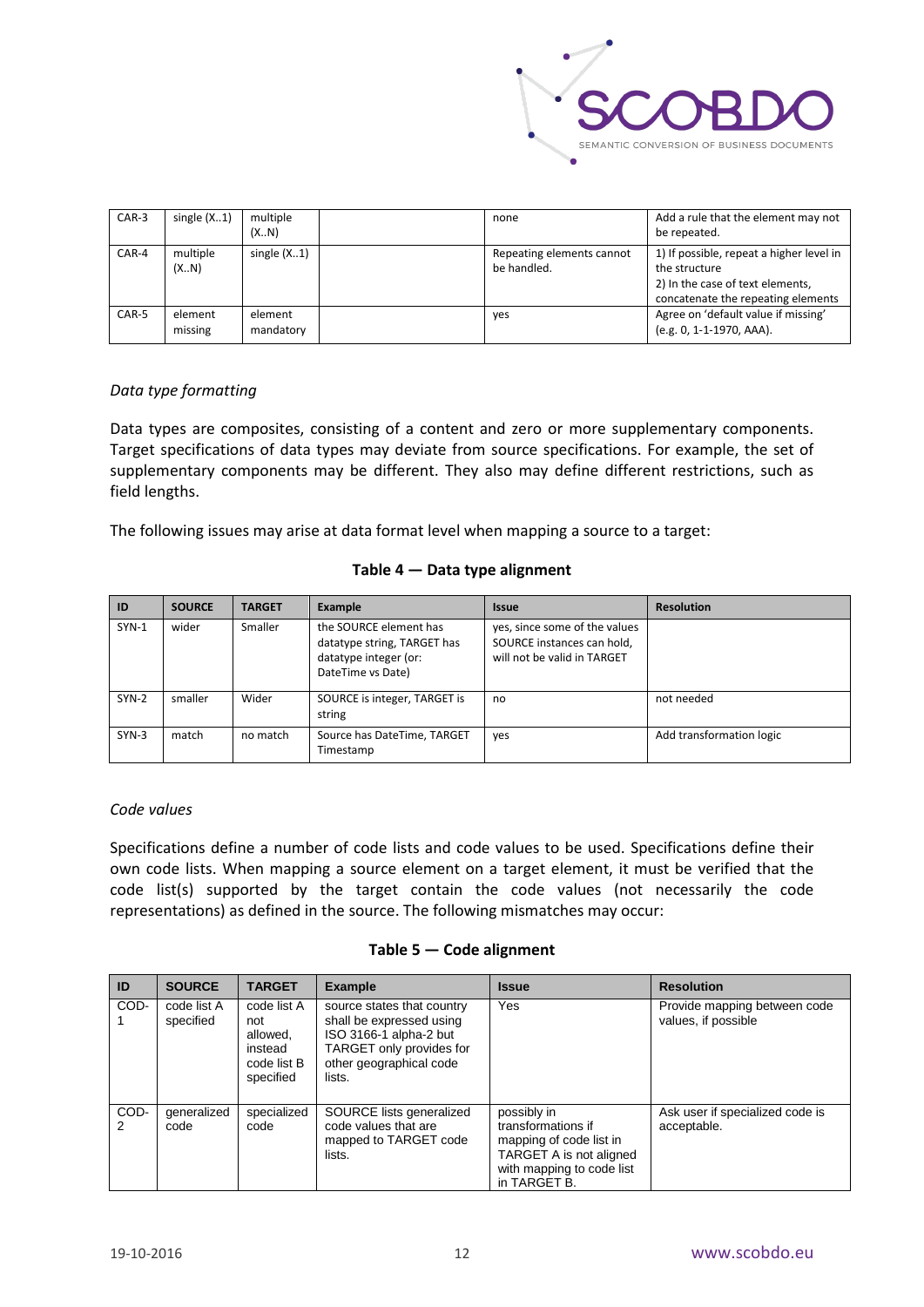

| ID   | <b>SOURCE</b>          | <b>TARGET</b>               | <b>Example</b>                                                                                          | <b>Issue</b> | <b>Resolution</b>                     |
|------|------------------------|-----------------------------|---------------------------------------------------------------------------------------------------------|--------------|---------------------------------------|
| COD- | Free text<br>specified | Coded<br>value<br>specified | Retention of title is<br>expressed as free text in<br>source, but as specific<br>coded values in target | Yes          | Out of scope of the SCOBDO<br>project |

#### <span id="page-13-0"></span>*Business rules*

Specifications may specify a number of business rules for validating instance documents. Users may specify additional integrity rules and conditions. Mapping may lead to additional business rules, e.g. to resolve the mapping issues stated in previous sections.

Some specifications have expressed business rules in some formal language (e.g. Schematron). In other specifications natural language may have been used.

In the SCOBDO project, business rules are not mapped. If rules apply to the target specification, the user is warned that restrictions on source values apply, but the system does not assess them.

To provide this, a flag can be set to a specification that a set of business rules exists. This information is shown in the documentation. The business rules are not uploaded to the SCOBDO system.

#### <span id="page-13-1"></span>*Support in the user interface*

The support for addressing the alignment will be limited. Some alignment issues will be handled in custom XSLT programming.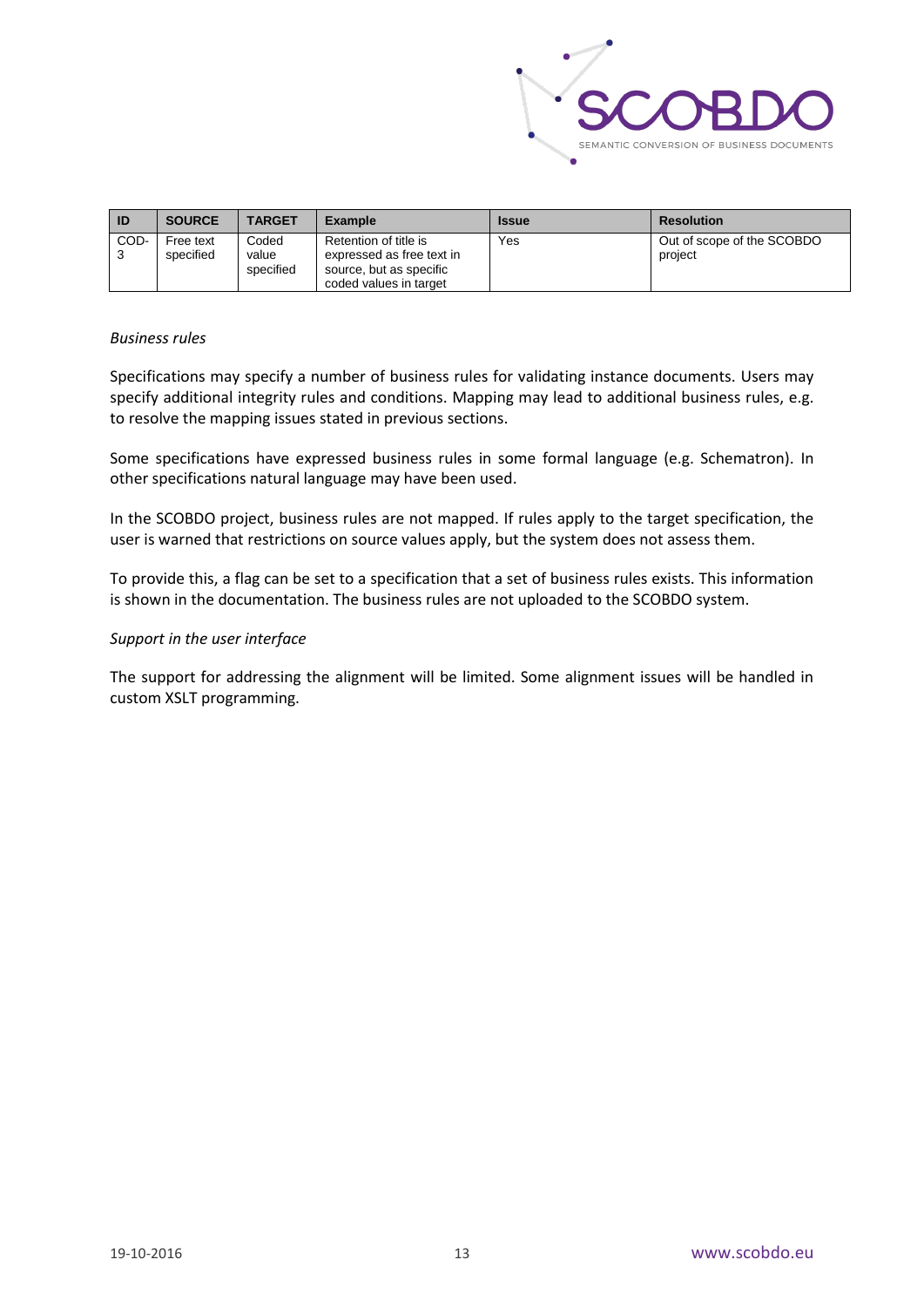

# <span id="page-14-0"></span>7. User interface

The user interface must allow the user to upload an XML schema. Then, the user has to map the schema elements to classes and attributes in the reference data model. In the user interface the user should be addressed in his own language. Therefore, it must be multilingual. However, in the prototype to be developed in SCOBDO a single language may be used.

The user should be able to refine the created mappings to the reference data model in a mapping profile.



**Figure 6. Feedback loop**

Automatically created mappings must be fed back to the user in an intuitive graphic format.

In the case that no acceptable mapping rule exists the issue is reported to the development team and the mapping (XSLT) may temporarily be adapted manually, until the rules have been added.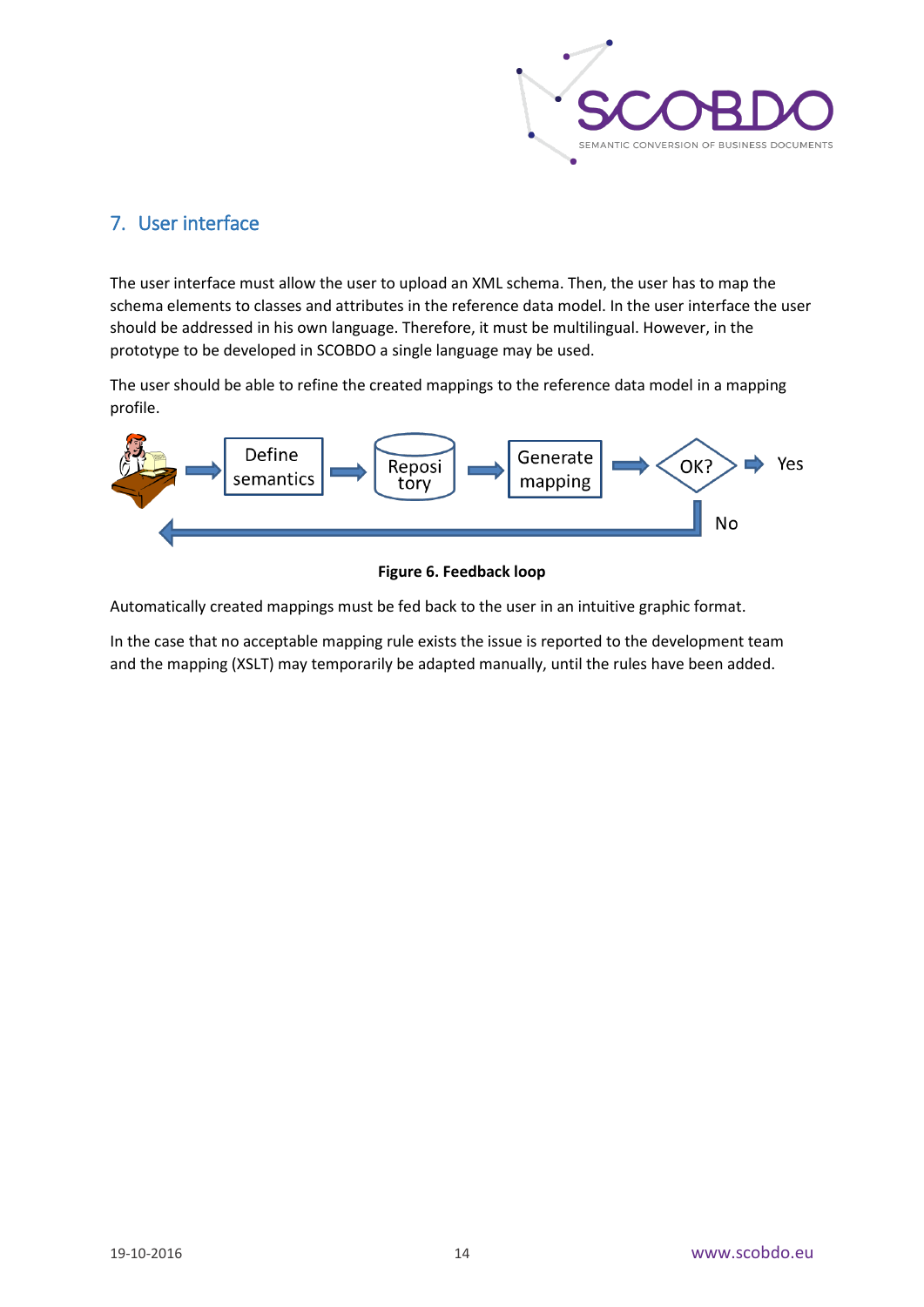

# <span id="page-15-0"></span>8. Evolutionary development

In order to get the SCOBDO prototype in a reasonable time an evolutionary implementation is chosen. After each step the project team performs a review of the achieved functionality and then defines the target and timeline for the following evolutionary step. Thus sufficient functionality is created to allow economic operation in time while enabling the implementation of lessons learned.

In the first evolutionary step the following subsets of the requirements should be implemented

- The SCOBDO system must contain a reference data model based on UN/CEFACT Supply Chain Reference Data Model with a Cross Industry Invoice profile
- Users may upload XML Schemas
- The SCOBDO system must be able to interpret the uploaded XML schemas
- Simple rights management for uploading and mapping
- Users must be able to make semantics of message elements unambiguous by linking them to a class or attribute in the reference data model and by creating mapping profiles
- Mappings to and from the reference data model are annotated in the uploaded XML schema
- The SCOBDO system must potentially be multilingual. The first step only implements the English language
- The different types of mapping mismatches (structure, cardinality, data type, codes) should be identified and reported as far as possible by the SCOBDO system.
- A set of mapping rules should be developed.
- Mappings are to be downloaded as XSLT files by explicit selection
- Mapping errors are to be corrected by the user by changing mappings to the reference data model or by modifying the mapping profiles.
- Mapping errors due to errors or omissions in mapping rules may be corrected manually and fed back to the SCOBDO development team
- In the SCOBDO pilot, the following specifications are mapped: Peppol BIS invoice, OHNL (Dutch Government standard), ZUGFeRD Basic, EN16931-1 (UBL and Cefact).

In the second evolutionary step the following subsets of the requirements should be implemented

- Define the XMI structure
- The reference data model is to be stored in a SCOBDO defined XMI format as an output of the GEFEG.FX user interface
- If needed, classes and attributes in the reference data model and in the uploaded schemas can be defined using structured definitions
- The SCOBDO system must be able to handle UN/Cefact defined schema annotations
- The reference data model must be extendable with uploaded XML elements that do not have a one-to-one representation in the data model
- If implemented, a structured definition contains a genus (superclass) and differences ("Def" stereotyped properties)
- Mappings are to be presented to the user in an intuitive graphic way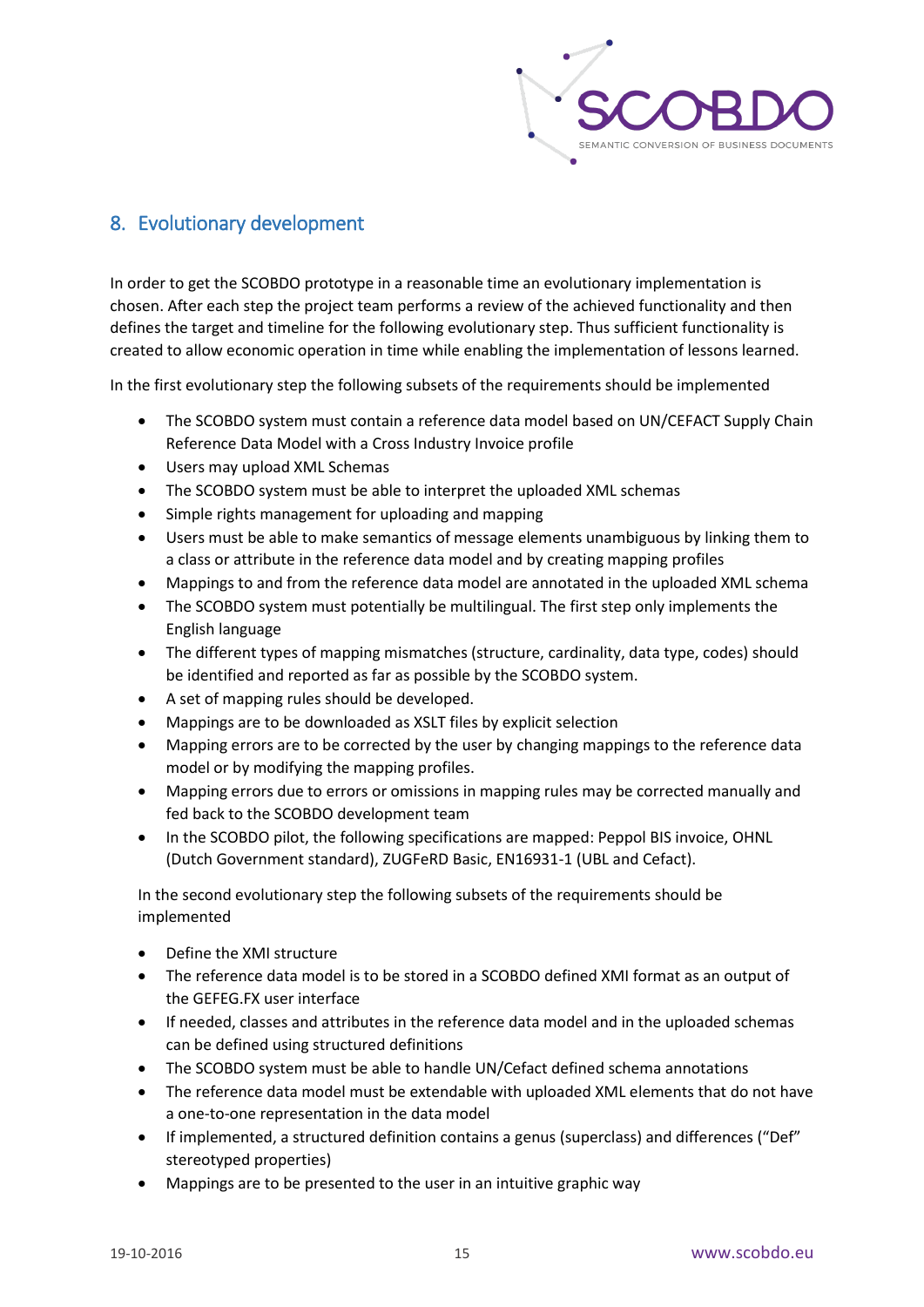

- The different types of mapping mismatches (structure, cardinality, data type, codes) should be resolved as far as possible by the SCOBDO system. Otherwise they will be addressed in XSLT programming.
- User are enabled to create and store profiles based on the uploaded XML schemas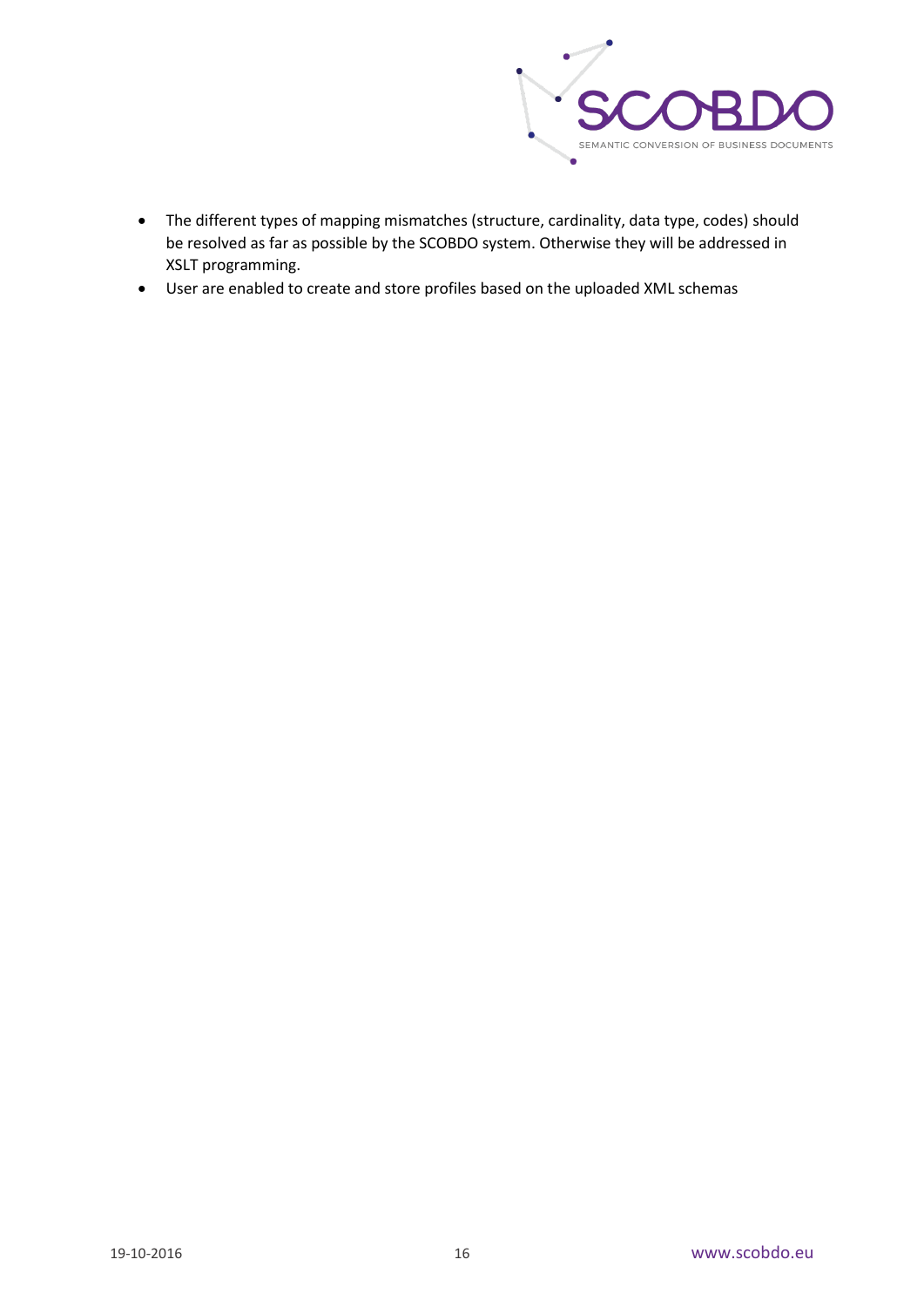

# <span id="page-17-0"></span>Annex A. Informal definitions of selected invoice elements

| Concept                  | <b>Definition (in Dutch)</b>                                                                                                                                                                     |
|--------------------------|--------------------------------------------------------------------------------------------------------------------------------------------------------------------------------------------------|
| Invoice                  | Het slotstuk van een overeenkomst waaraan een betalingsverplichting is verbonden en waar een prestatie voor                                                                                      |
|                          | geleverd is.                                                                                                                                                                                     |
| Invoice number           | Voor verkoper uniek factuur nummer                                                                                                                                                               |
|                          | In NL een opeenvolgend nummer per factuur van de uitgevende instantie, met één of meer reeksen, waardoor                                                                                         |
|                          | de factuur eenduidig wordt geïdentificeerd binnen de scope van de leverancier.                                                                                                                   |
| Invoice issue date       | Uitgave datum van de factuur                                                                                                                                                                     |
|                          | Datum waarop de factuur door de verzender is uitgereikt aan de ontvanger, zoals bedoeld in de Wet op de                                                                                          |
|                          | omzetbelasting 1968                                                                                                                                                                              |
| Invoice type code        | Code die aangeeft wat voor soort factuur. Factuur Correctie op factuur                                                                                                                           |
|                          | Een codering waarmee het type factuur wordt aangegeven. Mogelijke opties zijn: Credit (C), Debet (D), Pro                                                                                        |
|                          | Forma (PF), Voorstel (V), Self-billing (S),                                                                                                                                                      |
|                          | Een typering van de factuursoort die relevant is voor de financiële verwerking. Waarden: D = Debet; C = Credit.                                                                                  |
| Invoice language code    | Taal gebruikt voor deze factuur                                                                                                                                                                  |
|                          | Een aanduiding van de taal waarin de factuur is gesteld                                                                                                                                          |
| Invoice currency code    | Valuta waarin de factuur is opgesteld                                                                                                                                                            |
|                          | De valuta waarin de factuur is gesteld. (is dat er maar één? OHNL ondersteunt meerdere valuta.)                                                                                                  |
| VAT accounting           | Valuta gebruikt voor de betaling van BTW als deze anders is dan de valuta van de factuur                                                                                                         |
| currency code            | De valuta waarin de BTW is berekend                                                                                                                                                              |
| Value added tax point    |                                                                                                                                                                                                  |
| date                     | De peildatum van de BTW-tarieven waarop de BTW-berekening in de factuur is gebaseerd<br>Datum met fiscaal kenmerk, die wordt bepaald door fiscale wetgeving waarop de BTW door de leverancier is |
|                          | geboekt.                                                                                                                                                                                         |
| Value added tax point    | Een codeaanduiding van de geldigheidsperiode (???) van de gehanteerde BTW-tarieven                                                                                                               |
| date code                |                                                                                                                                                                                                  |
| Payment due date         | Betaaldatum                                                                                                                                                                                      |
|                          | De uiterste datum waarop het totaalbedrag zoals op de factuur is vermeld moet zijn voldaan.                                                                                                      |
|                          | Uiterste datum waarop aan de betalingsverplichting voldaan moet zijn.                                                                                                                            |
| Buyer reference          | Referentie opgegeven door de koper om de factuur goed te kunnen verwerken                                                                                                                        |
|                          | Een verwijzing naar de formeel inkopende partij                                                                                                                                                  |
| Project reference        | Projectnummer                                                                                                                                                                                    |
|                          | Een verwijzing naar een door de inkopende partij gedefinieerd project                                                                                                                            |
| Contract identifier      | Een verwijzing naar het tussen inkoper en verkoper gesloten contract dat van toepassing is op de transactie                                                                                      |
|                          | waartoe de factuur behoort                                                                                                                                                                       |
| Purchase order           | Nummer van aankoop order waarop de factuur is gebaseerd                                                                                                                                          |
| identifier               | Een reeks tekens waarmee de bestelling die aan de factuur ten grondslag ligt uniek geïdentificeerd wordt.                                                                                        |
|                          | Een verwijzing naar de inkooporder waarop de factuur betrekking heeft (bepaald door de inkopende partij)                                                                                         |
|                          | Uniek kenmerk dat door de opdrachtgever aan de leverancier is verstrekt bij de opdrachtverlening.                                                                                                |
|                          |                                                                                                                                                                                                  |
| Sales order identifier   | Een verwijzing naar de verkooporder waarop de factuur betrekking heeft (bepaald door de verkopende partij)                                                                                       |
| Receiving advice         | Een verwijzing naar een ontvangstdocument van geleverde goederen (bron: ontvanger/inkoper)                                                                                                       |
| identifier               |                                                                                                                                                                                                  |
| Despatch advice          | Een verwijzing naar een leveringsdocument van geleverde goederen (bron: leverancier/verkoper)                                                                                                    |
| identifier               |                                                                                                                                                                                                  |
| Tender or lot Identifier | Een verwijzing naar de aanbesteding of het perceel binnen de aanbesteding, waarop de factuur betrekking<br>heeft                                                                                 |
| Invoiced object          | Een verwijzing naar het geleverde goed waarop de factuur betrekking heeft                                                                                                                        |
| identifier               |                                                                                                                                                                                                  |
| <b>Buyer accounting</b>  | Referentie van hoe de factuur geboekt kan worden. Voor automatische verwerking is een code zeer bruikbaar                                                                                        |
| reference                | Een verwijzing naar de partij die de financieel-administratieve afhandeling namens de inkopende partij verzorgt                                                                                  |
|                          |                                                                                                                                                                                                  |
| Payment terms            | Extra betaalgegevens                                                                                                                                                                             |
|                          | De betalingsvoorwaarden die van toepassing zijn op de factuur                                                                                                                                    |
|                          | Voorwaarden of afspraken door de leverancier bedongen afwijkingen t.a.v. Het te betalen bedrag bij betaling in                                                                                   |

#### **Table 1. Intuitive definitions (in Dutch)**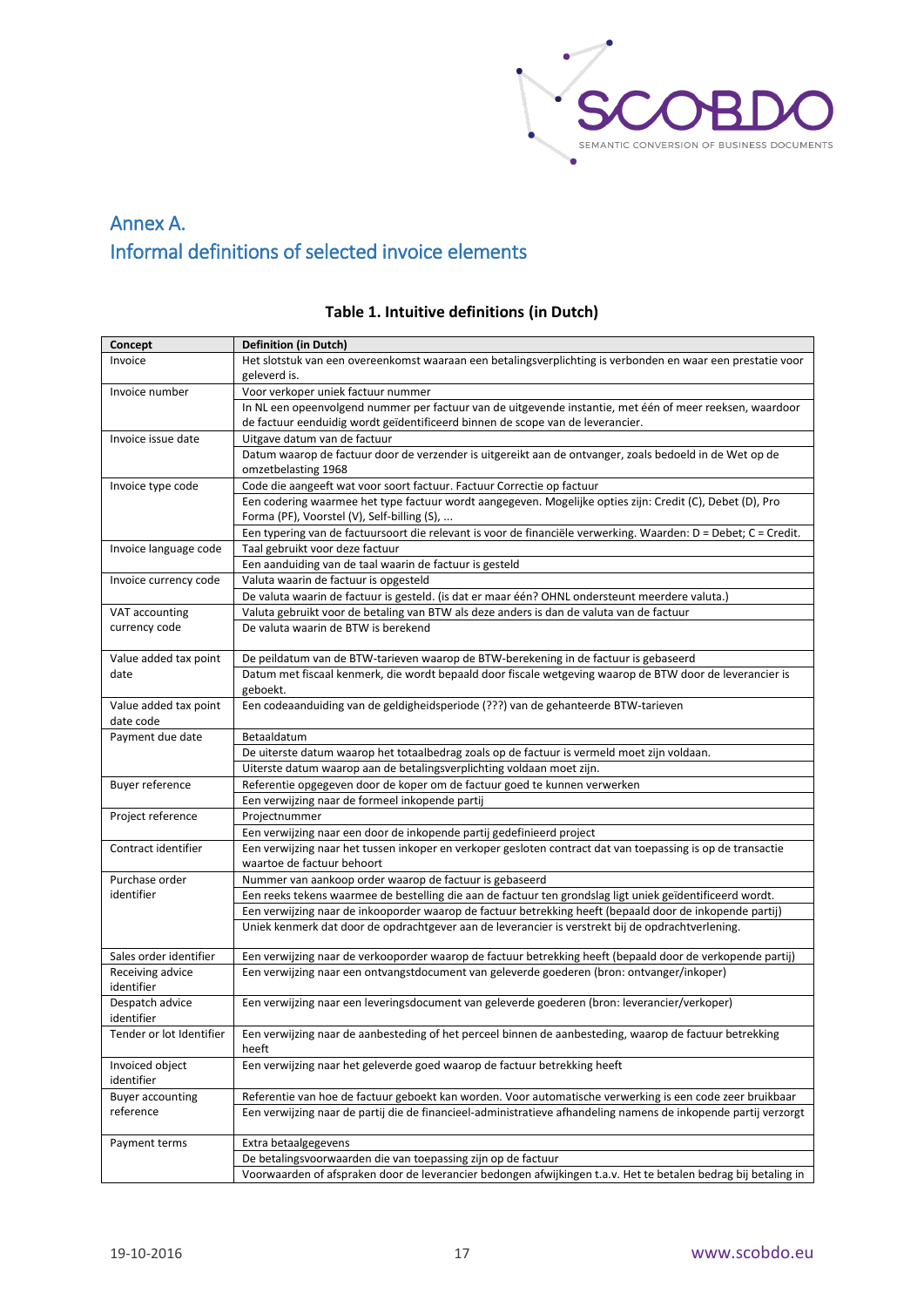

| Concept                               | <b>Definition (in Dutch)</b>                                                                                  |
|---------------------------------------|---------------------------------------------------------------------------------------------------------------|
|                                       | een bepaalde periode.                                                                                         |
| <b>INVOICE NOTE</b>                   | Een toelichting van de verzender bij de factuur                                                               |
| Invoice note subject                  | Onderwerp van de toelichting                                                                                  |
| code                                  |                                                                                                               |
| Invoice note                          | Toelichtende tekst bij de factuur bedoeld voor menselijke verwerking.                                         |
|                                       | Inhoud van de toelichting                                                                                     |
| PRECEDING INVOICE<br><b>REFERENCE</b> | Verwijzing naar een voorgaande factuur (verplicht in het geval van een creditfactuur)                         |
| Preceding Invoice                     | Verwijzing naar factuur waar deze factuur een correctie op is.                                                |
| number                                | Het nummer van de voorgaande factuur waarnaar wordt verwezen                                                  |
| Preceding Invoice<br>issue date       | De datum waarop de voorgaande factuur waarnaar wordt verwezen is uitgereikt                                   |
| <b>SELLER</b>                         | De gegevens van de leverancier die diensten en/of goederen heeft geleverd en daarvoor de factuur verstuurt.   |
|                                       | De verkopende partij van de transactie waarop de factuur betrekking heeft                                     |
|                                       | Contractpartner met wie een overeenkomst is gesloten voor een geleverde of nog te leveren prestatie.          |
| Seller name                           | De statutaire naam van de partij                                                                              |
|                                       | Statutaire naam van de verkopende partij                                                                      |
| Seller trading name                   | Handelsnaam van de verkopende partij                                                                          |
| Seller identifier                     | Identificatie van de verkopende partij                                                                        |
| Seller legal                          | Wettelijke identificatie van de verkopende partij                                                             |
| registration identifier               |                                                                                                               |
| Seller VAT identifier                 | BTW-nummer van de verkopende partij                                                                           |
| Seller additional legal               | Aanvullende wettelijke informatie over verkopende partij                                                      |
| information                           |                                                                                                               |
| Seller electronic                     | Elektronisch adres van de verkopende partij in het kader van het elektronisch berichtenverkeer                |
| address                               |                                                                                                               |
| <b>SELLER POSTAL</b>                  | Het adres van de leverancier waar fysieke post naar verzonden kan worden.                                     |
| <b>ADDRESS</b>                        | Postadres van de verkopende partij                                                                            |
|                                       | Omschrijving van een vestiging volgens de KvK van waaruit gefactureerd wordt.                                 |
| Seller address line 1                 | Samengevoegde adres regel Straat en nummer                                                                    |
|                                       | Adresregel 1 van het postadres van de verkopende partij                                                       |
| Seller address line 2                 | Adresregel 2 van het postadres van de verkopende partij                                                       |
| Seller city                           | Plaats van het postadres van de verkopende partij                                                             |
| Seller post code                      | Een (korte) reeks tekens waarmee een (deel van een) adres wordt geïdentificeerd. Het gebruikte formaat is     |
|                                       | afhankelijk van het land waarin het adres zich bevindt.                                                       |
|                                       | Postcode van het postadres van de verkopende partij                                                           |
| Seller country<br>subdivision         | Landsdeel waarin het postadres van de verkopende partij zich bevindt (gebruiken wij niet!)                    |
| Seller country code                   | Code (ISO) van het land waarin het postadres van de verkopende partij zich bevindt                            |
| <b>SELLER CONTACT</b>                 | Met wie contact op te nemen over de factuur                                                                   |
|                                       | Contactinformatie van de verkopende partij                                                                    |
| Seller contact point                  | Naam van het contactpunt van de verkopende partij                                                             |
| Seller contact                        | Telefoonnummer van het contactpunt van de verkopende partij                                                   |
| telephone number                      |                                                                                                               |
| Seller contact email                  | E-mailadres van het contactpunt van de verkopende partij                                                      |
| address                               |                                                                                                               |
| <b>BUYER</b>                          | De formeel inkopende partij van de transactie waarop de factuur betrekking heeft (waar is de Accounting-party |
|                                       | gebleven?????)                                                                                                |
| Buyer name                            | Statutaire naam van de inkopende partij                                                                       |
| Buyer trading name                    | Handelsnaam, een optionele naam, anders dan de statutaire naam, waaronder de partij handelt.                  |
|                                       | Handelsnaam van de inkopende partij                                                                           |
| Buyer identifier                      | Identificatie van de inkopende partij                                                                         |
| Buyer legal                           | Een nummer waarmee een bedrijf juridisch gëidentificeerd kan worden. In nederland BTW en KVK en OIN           |
| registration identifier               | Wettelijke identificatie van de inkopende partij                                                              |
| Buyer VAT identifier                  | Een reeks tekens toegekend door de nationale belastingauthoriteit waarmee de partij uniek geïdentificeerd     |
|                                       | wordt in het kader van omzetbelasting.                                                                        |
|                                       | BTW-nummer van de inkopende partij                                                                            |
| Buyer electronic                      | Elektronisch adres van de inkopende partij in het kader van het elektronisch berichtenverkeer                 |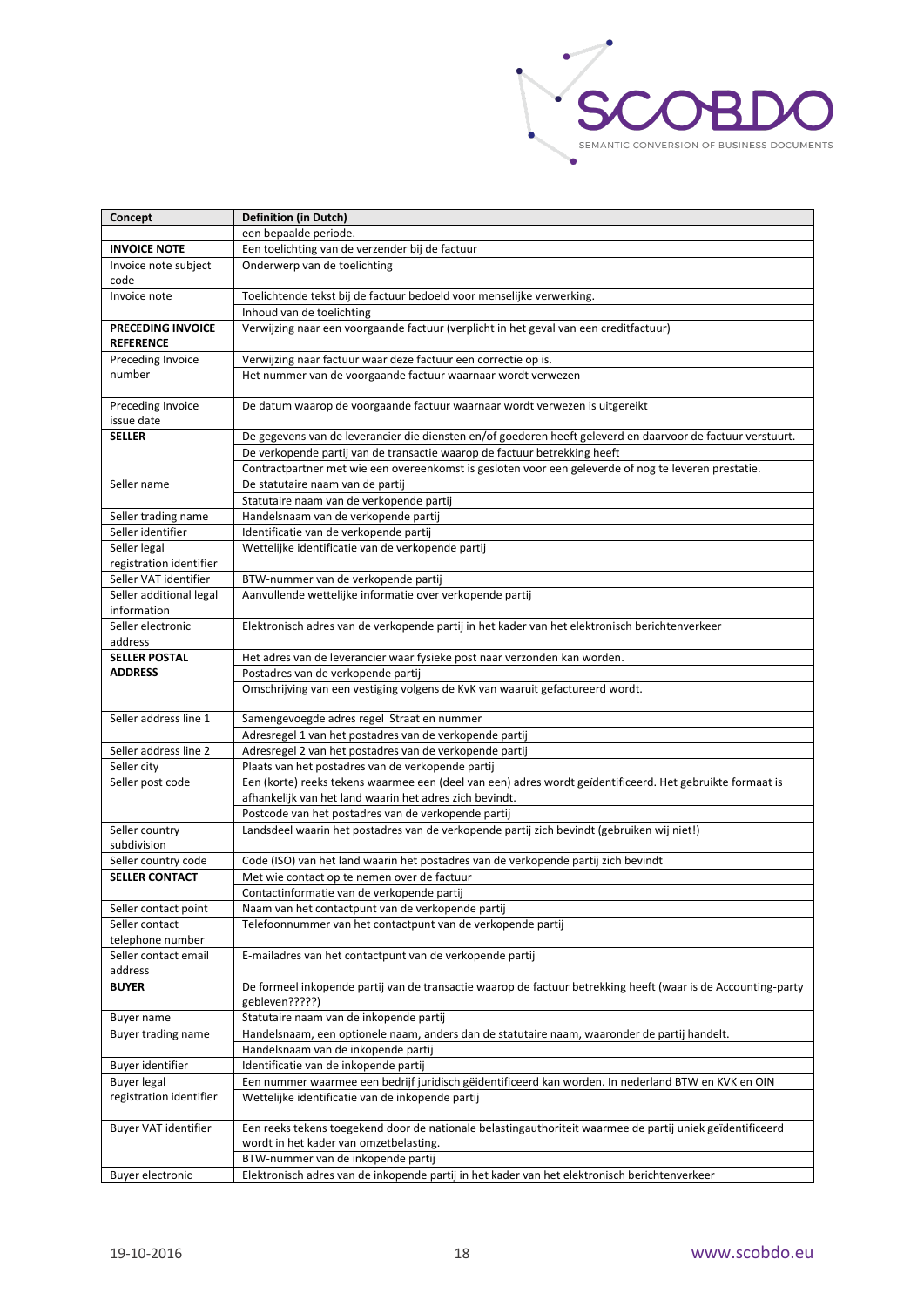

| Concept                    | <b>Definition (in Dutch)</b>                                                                                 |
|----------------------------|--------------------------------------------------------------------------------------------------------------|
| address                    |                                                                                                              |
| <b>BUYER POSTAL</b>        | Postadres van de inkopende partij                                                                            |
| <b>ADDRESS</b>             |                                                                                                              |
| Buyer address line 1       | Adresregel 1 van het postadres van de inkopende partij                                                       |
| Buyer address line 2       | Adresregel 2 van het postadres van de inkopende partij                                                       |
| <b>Buyer city</b>          | Plaats van het postadres van de inkopende partij                                                             |
| Buyer post code            | Postcode van het postadres van de inkopende partij                                                           |
| <b>Buyer country</b>       | Landsdeel waarin het postadres van de inkopende partij zich bevindt (gebruiken wij niet!)                    |
| subdivision                |                                                                                                              |
| Buyer country code         | Code (ISO) van het land waarin het postadres van de inkopende partij zich bevindt                            |
| <b>BUYER CONTACT</b>       | Contactinformatie van de inkopende partij                                                                    |
| Buyer contact point        | Naam van het contactpunt van de inkopende partij                                                             |
| <b>Buyer contact</b>       | Telefoonnummer van het contactpunt van de inkopende partij                                                   |
| telephone number           |                                                                                                              |
| Buyer contact email        | E-mailadres van het contactpunt van de inkopende partij                                                      |
| address                    |                                                                                                              |
| <b>PAYEE</b>               | De ontvanger van de betaling n.a.v. deze factuur                                                             |
|                            | De partij aan wie de betaling verschuldigd is, indien niet gelijk aan de verkopende partij                   |
| Payee name                 | De statutaire naam van de partij                                                                             |
|                            | Statutaire naam van de partij aan wie betaling verschuldigd is                                               |
| Payee identifier           | Identificatie van de partij aan wie betaling verschuldigd is                                                 |
| Payee legal                | Wettelijke identificatie van de partij aan wie betaling verschuldigd is                                      |
| registration identifier    |                                                                                                              |
| Actual delivery date       | De datum waarop de levering heeft plaatsgevonden van de goederen en/of diensten waarop de factuur            |
|                            | betrekking heeft.                                                                                            |
| <b>DELIVERY OR INVOICE</b> | De periode waarin de diensten of goederen geleverd zijn. Indien dit geen periode maar een moment is dient de |
| <b>PERIOD</b>              | einddatum gelijk te zijn aan de startdatum.                                                                  |
| Delivery period start      | De datum waarop de periode begint                                                                            |
| date                       |                                                                                                              |
| Delivery period end        | De datum waarop de periode eindigt                                                                           |
| date                       | Datum waarop de prestatie in zijn compleetheid totaal is opgeleverd.                                         |
| Payment account            | Uniek kenmerk waarvan de leverancier de eigenaar is en de opdrachtgever de verplichting heeft om zijn        |
| identifier                 | geldstroom over af te wikkelen                                                                               |
| <b>Bank creditor</b>       | Kenmerk dat de leverancier uniek identificeert als incassant van de opdrachtgever.                           |
| identifier                 |                                                                                                              |
| Document level             | Het bedrag van de korting, berekend als een percentage van het basisbedrag                                   |
| allowance amount           |                                                                                                              |
| Document level             | Het basisbedrag waarvan een percentage als korting wordt berekend                                            |
| allowance base             |                                                                                                              |
| amount                     |                                                                                                              |
| Document level             | Het percentage dat van het basisbedrag als korting wordt gerekend                                            |
| allowance percentage       |                                                                                                              |
| <b>DOCUMENT LEVEL</b>      | Afspraken binnen het contract die flexibel verrekend worden, onafhankelijk van de manier van                 |
| <b>CHARGES</b>             | prestatielevering.                                                                                           |
| Document level             | Het percentage omzetbelasting dat over de toeslag moet worden gerekend                                       |
| charge VAT rate            |                                                                                                              |
| Sum of Invoice line net    | Totaalbedrag van de waarde van de geleverde prestatie.                                                       |
| amount                     |                                                                                                              |
| Invoice total VAT          | Fiscale component behorende bij de prestatie.                                                                |
| amount                     |                                                                                                              |
| Paid amount                | Het optionele bedrag dat vooruit betaald is.                                                                 |
| Amount due for             | Totaal verschuldigde bedrag te betalen aan de leverancier.                                                   |
| payment                    |                                                                                                              |
| VAT category code          | Code die aangeeft of het gaat om [S]tandaard belasting tarieven of tarievem waarvoor bijzonder voor waarden  |
|                            | gelden.                                                                                                      |
| VAT category rate          | Percentage in procenten                                                                                      |
| VAT exemption reason       | Reden waarom er bijzondere belasting voorwaarden gelden                                                      |
| text                       |                                                                                                              |
| <b>INVOICE LINE</b>        | Gegeven per identificeerbaar product wat is afgenomen of teruggegeven                                        |
|                            | Een specificatie van de opbouw van het bedrag dat in rekening wordt gebracht voor een levering van één       |
|                            | artikel (goed, dienst of werk) = factuurregel                                                                |